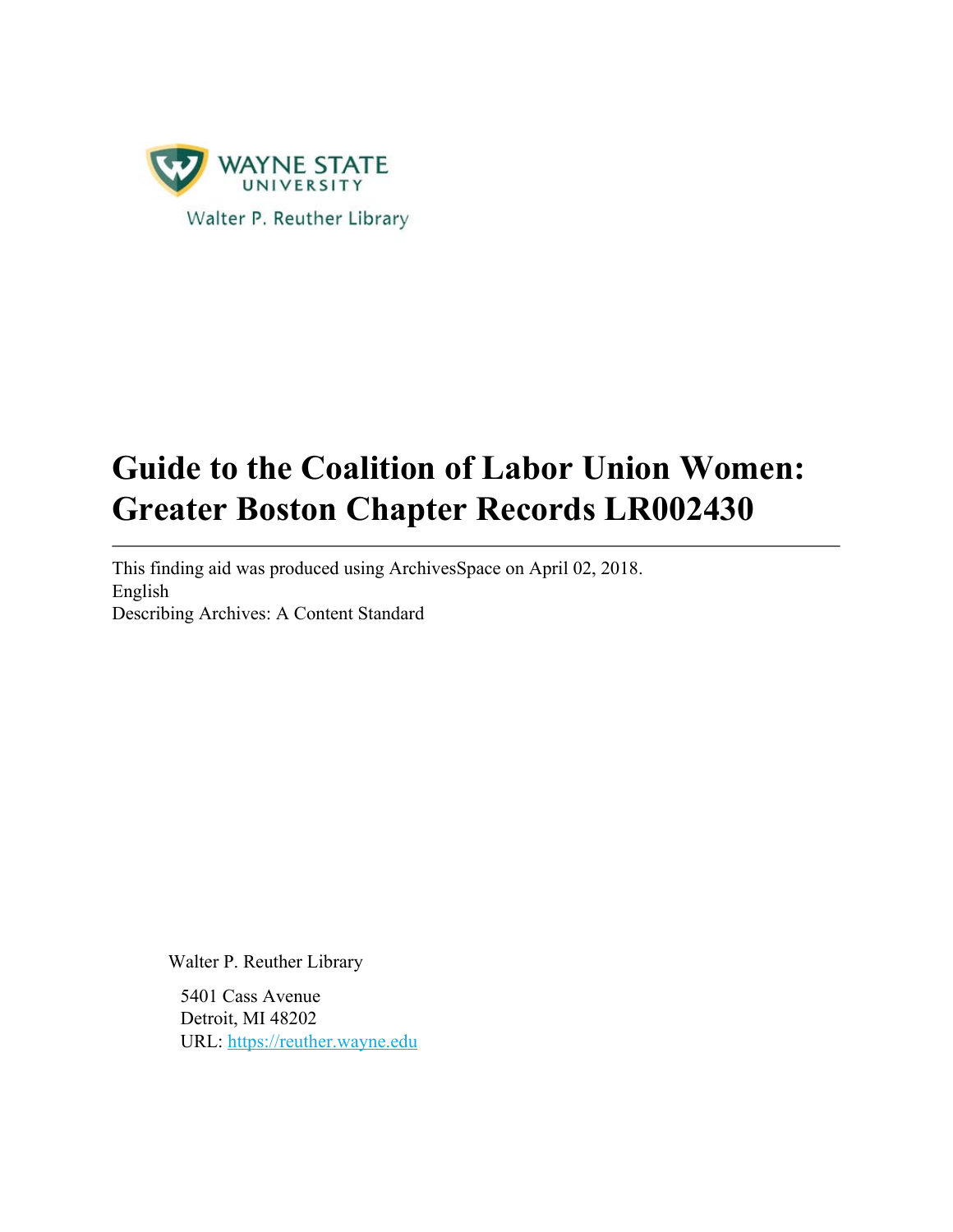# <span id="page-1-0"></span>**Table of Contents**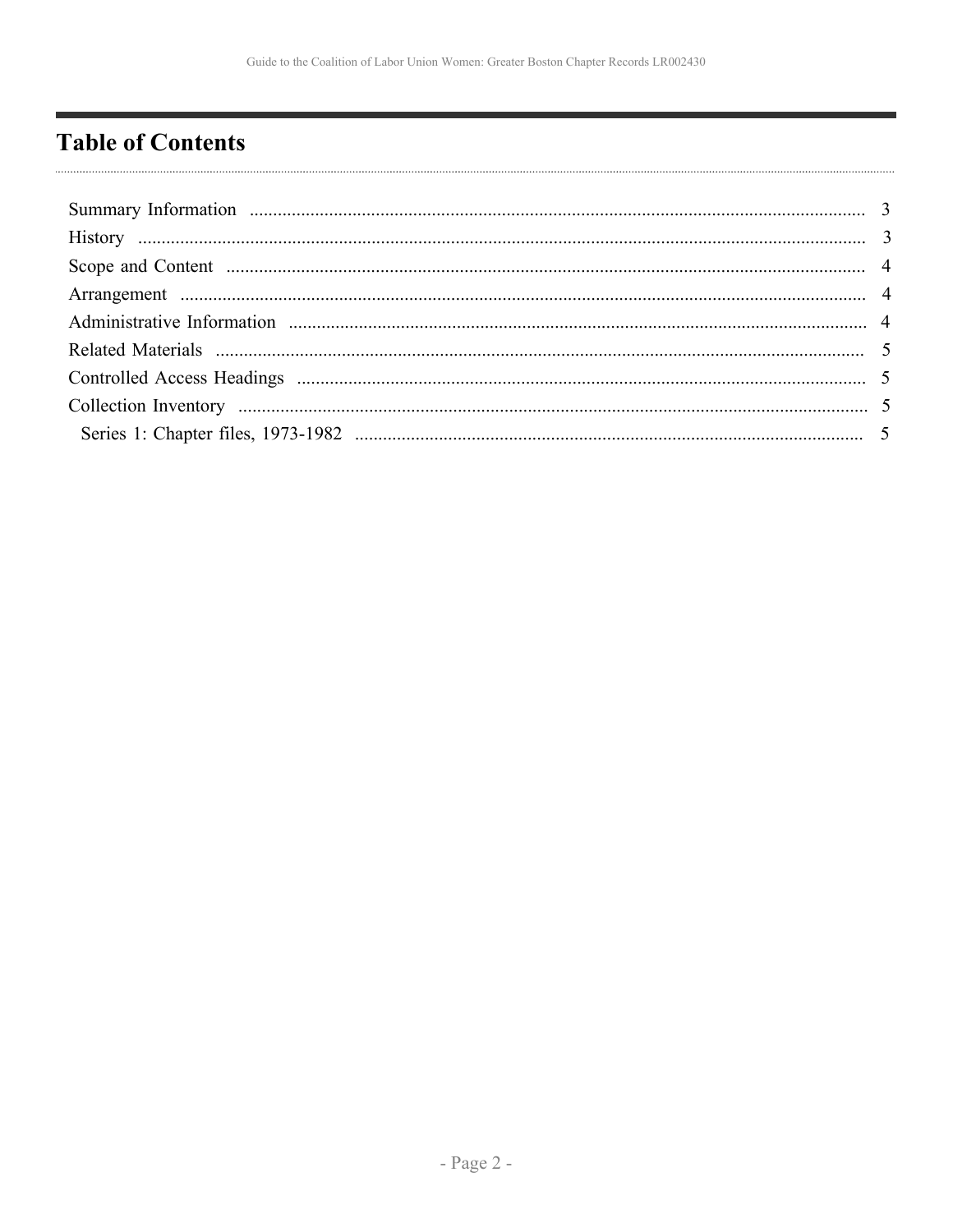# <span id="page-2-0"></span>**Summary Information**

| <b>Repository:</b>                  | Walter P. Reuther Library                                                                                                                                                                                                                                                                                                                                                                                                                                                                                                                                                                                                                          |  |  |  |
|-------------------------------------|----------------------------------------------------------------------------------------------------------------------------------------------------------------------------------------------------------------------------------------------------------------------------------------------------------------------------------------------------------------------------------------------------------------------------------------------------------------------------------------------------------------------------------------------------------------------------------------------------------------------------------------------------|--|--|--|
| <b>Creator:</b>                     | Coalition of Labor Union Women (U.S.). Greater Boston Chapter                                                                                                                                                                                                                                                                                                                                                                                                                                                                                                                                                                                      |  |  |  |
| <b>Title:</b>                       | Coalition of Labor Union Women: Greater Boston Chapter                                                                                                                                                                                                                                                                                                                                                                                                                                                                                                                                                                                             |  |  |  |
| ID:                                 | LR002430                                                                                                                                                                                                                                                                                                                                                                                                                                                                                                                                                                                                                                           |  |  |  |
| Date [inclusive]:                   | 1973-1982                                                                                                                                                                                                                                                                                                                                                                                                                                                                                                                                                                                                                                          |  |  |  |
| <b>Physical Description:</b>        | 1.5 Linear Feet (1 MB, 1 SB)                                                                                                                                                                                                                                                                                                                                                                                                                                                                                                                                                                                                                       |  |  |  |
| Language of the<br><b>Material:</b> | English                                                                                                                                                                                                                                                                                                                                                                                                                                                                                                                                                                                                                                            |  |  |  |
| Language of the<br><b>Material:</b> | Material entirely in English.                                                                                                                                                                                                                                                                                                                                                                                                                                                                                                                                                                                                                      |  |  |  |
| Abstract:                           | The Greater Boston Chapter of the Coalition of Labor Union Women<br>(CLUW) began forming shortly after the creation of the national<br>organization on March 12, 1974. Early in the chapter's formation<br>there were differences in opinion between radical and more moderate<br>members. Members differed on the topics of the chapter's priorities,<br>membership requirements, and the relationship between the regional<br>chapters and the national organization. This chapter focused on topics<br>of affirmative action, the Equal Rights Amendment, desegregation, and<br>the rights of immigrants and undocumented workers among others. |  |  |  |

### **Citation Style**

"Coalition of Labor Union Women: Greater Boston Chapter Records, Box [#], Folder [#], Walter P. Reuther Library, Archives of Labor and Urban Affairs, Wayne State University"

#### **^** [Return to Table of Contents](#page-1-0)

### <span id="page-2-1"></span>**History**

The Greater Boston Chapter of the Coalition of Labor Union Women (CLUW) began forming shortly after the creation of the national organization on March 12, 1974. Early in the chapter's formation there were differences in opinion between radical and more moderate members. Members differed on the topics of the chapter's priorities, membership requirements, and the relationship between the regional chapters and the national organization. This chapter focused on topics of affirmative action, the Equal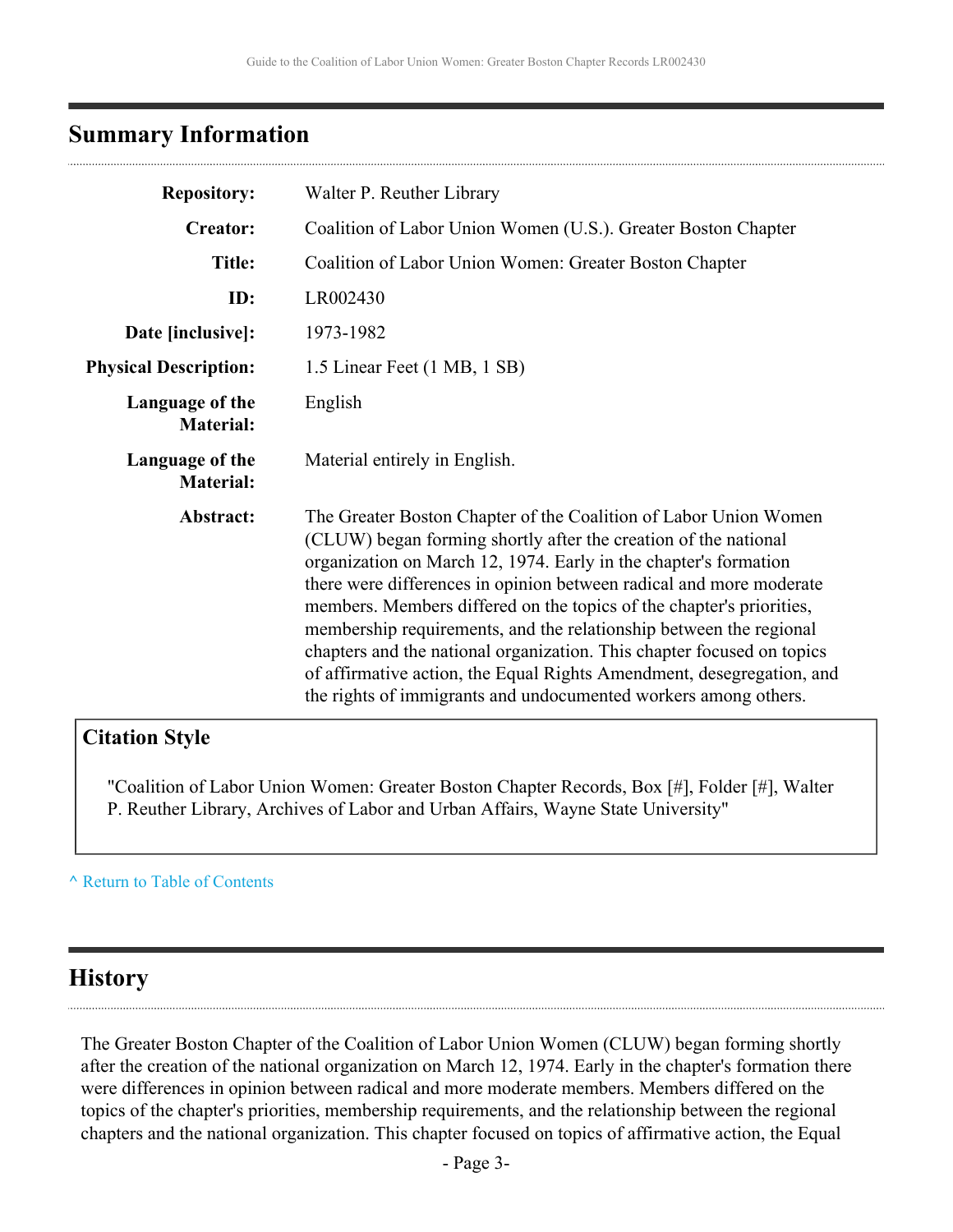Rights Amendment, desegregation, and the rights of immigrants and undocumented workers among others.

**^** [Return to Table of Contents](#page-1-0)

# <span id="page-3-0"></span>**Scope and Content**

This collection contains documents pertaining to the origins or the Greater Boston Chapter, as well as the national organization, topics of focus, inter-ogranizational issues, meetings, and interview transcripts including interviews with George Meany (AFL-CIO's first President) and Leslie Sullivan (CLUW member). Series 1: Chapter files, 1974-1982

**^** [Return to Table of Contents](#page-1-0)

### <span id="page-3-1"></span>**Arrangement**

Arranged in 1 series – Series 1 (Box 1-2). Folders are arranged alphabetically.

**^** [Return to Table of Contents](#page-1-0)

# <span id="page-3-2"></span>**Administrative Information**

#### **Publication Statement**

Walter P. Reuther Library

5401 Cass Avenue Detroit, MI 48202 URL:<https://reuther.wayne.edu>

#### **Acquisition**

Collection deposited at the Walter P. Reuther Library by donor on February 7, 1992.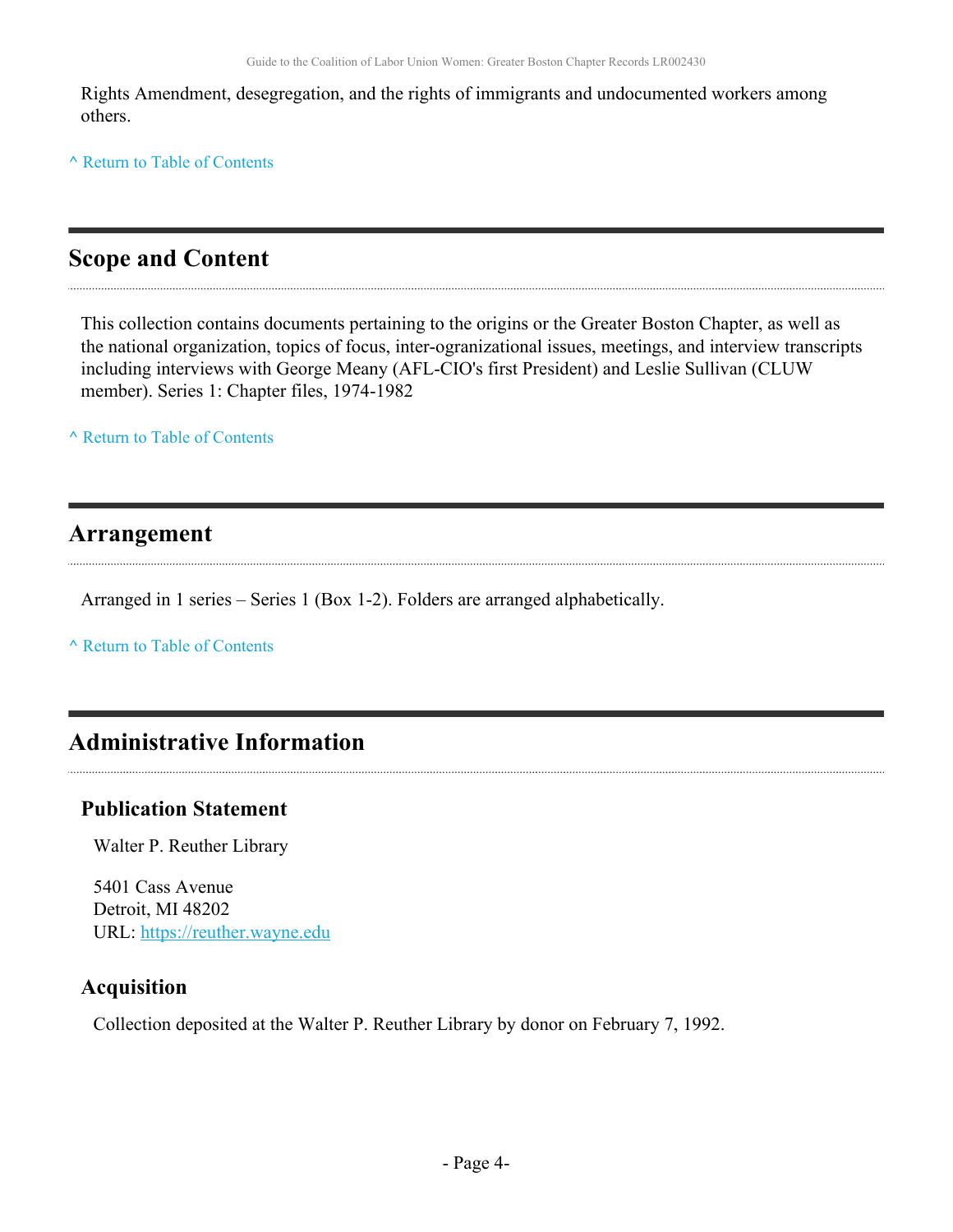### **Processing History**

Processed and finding aid written by Walter P. Reuther Library on April 2, 2018.

#### **Access**

Collection is open for research.

#### **Use**

Refer to the Walter P. Reuther Library "Rules for Use of Archival Materials."

#### **^** [Return to Table of Contents](#page-1-0)

# <span id="page-4-0"></span>**Related Materials**

#### **Related Materials**

Coalition of Labor Union Women Records (LR000664); Coalition of Labor Union Women: Metro-Detroit Chapter Records (LR001614); Coalition of Labor Union Women: San Francisco Chapter Records (LR001332); Coalition of Labor Union Women: Seattle Chapter Records (LR000782); Coalition of Labor Union Women: Puget Sound Chaper Records (LR001564)

**^** [Return to Table of Contents](#page-1-0)

# <span id="page-4-1"></span>**Controlled Access Headings**

- Labor unions
- Women in the labor movement
- Coalition of Labor Union Women (U.S.)

# <span id="page-4-2"></span>**Collection Inventory**

#### <span id="page-4-3"></span>**Series 1: Chapter files, 1973-1982**

**Title/Description Instances**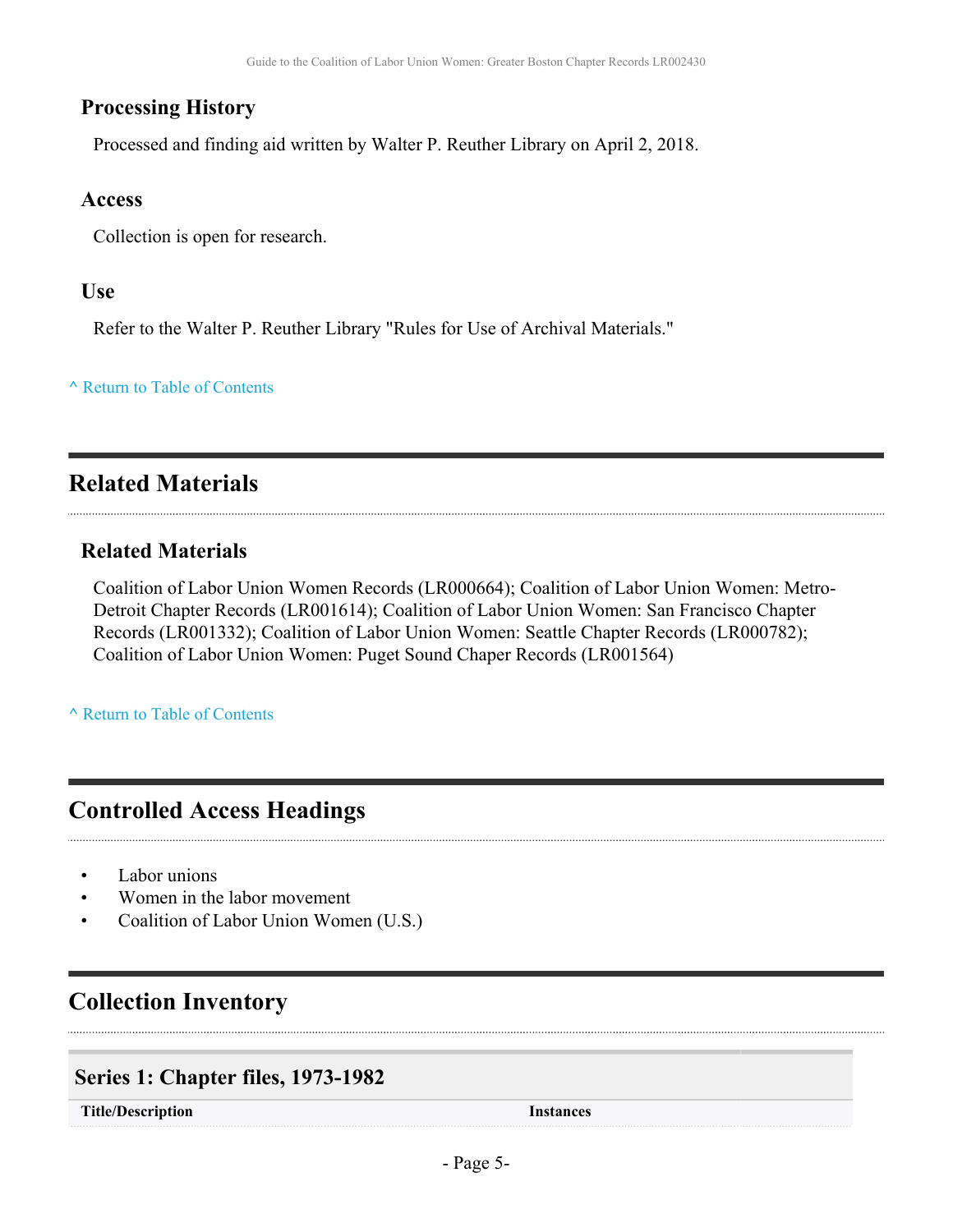| 1974-1975                                                               | Box 1 | Folder 1            |
|-------------------------------------------------------------------------|-------|---------------------|
| 1974-1975                                                               | Box 1 | Folder <sub>2</sub> |
| 1975-1976                                                               | Box 1 | Folder 3            |
| 1975-1981                                                               | Box 1 | Folder 4            |
| 1976-1977                                                               | Box 1 | Folder 5            |
| 1977-1981                                                               | Box 1 | Folder 6            |
| 1978-1979                                                               | Box 1 | Folder <sub>7</sub> |
| 1981-1982                                                               | Box 1 | Folder <sub>8</sub> |
| Blue binder notes, 1981                                                 | Box 2 | Folder 1-2          |
| Chapter update reports, 1974                                            | Box 2 | Folder 3            |
| CLUW Center for Education and Research, 1982                            | Box 2 | Folder 4            |
| CLUW documents, 1974-1980                                               | Box 2 | Folder 5            |
| CLUW general, 1975-1976                                                 | Box 2 | Folder 6            |
| CLUW general regarding history, 1975-1976                               | Box 2 | Folder 7            |
| CLUW Labor Support Committee, 1974-1975                                 | Box 2 | Folder <sub>8</sub> |
| CLUW from New York, 1980-1982                                           | Box 2 | Folder 9            |
| CLUW other chapters, 1975                                               | Box 2 | Folder 10           |
| CLUW National, 1974-1975                                                | Box 2 | Folder 11-12        |
| CLUW National, 1975                                                     | Box 2 | folder 13           |
| CLUW National, 1976                                                     | Box 2 | Folder 14           |
| CLUW National - National Convention, 1975                               | Box 2 | Folder 15           |
| CLUW National - Second Biennial Convention, 1982                        | Box 2 | Folder 16           |
| CLUW National - Conference notes, 1982                                  | Box 2 | Folder 17           |
| CLUW newsletter reports, 1975-1982                                      | Box 2 | Folder 18           |
| CLUW Women's Committee and abortion, 1977                               | Box 2 | Folder 19           |
| Correspondence - Dolores Huerta, 1973                                   | Box 2 | Folder 20           |
| Correspondence - Patty Yunk, 1978                                       | Box 2 | Folder 21           |
| Critiques (radical) part of history, 1974-1975                          | Box 2 | Folder 22           |
| Early minutes and newsletters and leaflets regarding issues,<br>undated | Box 2 | Folder 23           |
| Guide to organizing a chapter, undated                                  | Box 2 | Folder 24           |
| A Handbook for Empowerment of Union Women, 1982                         | Box 2 | Folder 25-28        |
| Interview questions and notes, 1978-1981?                               | Box 2 | Folder 29           |